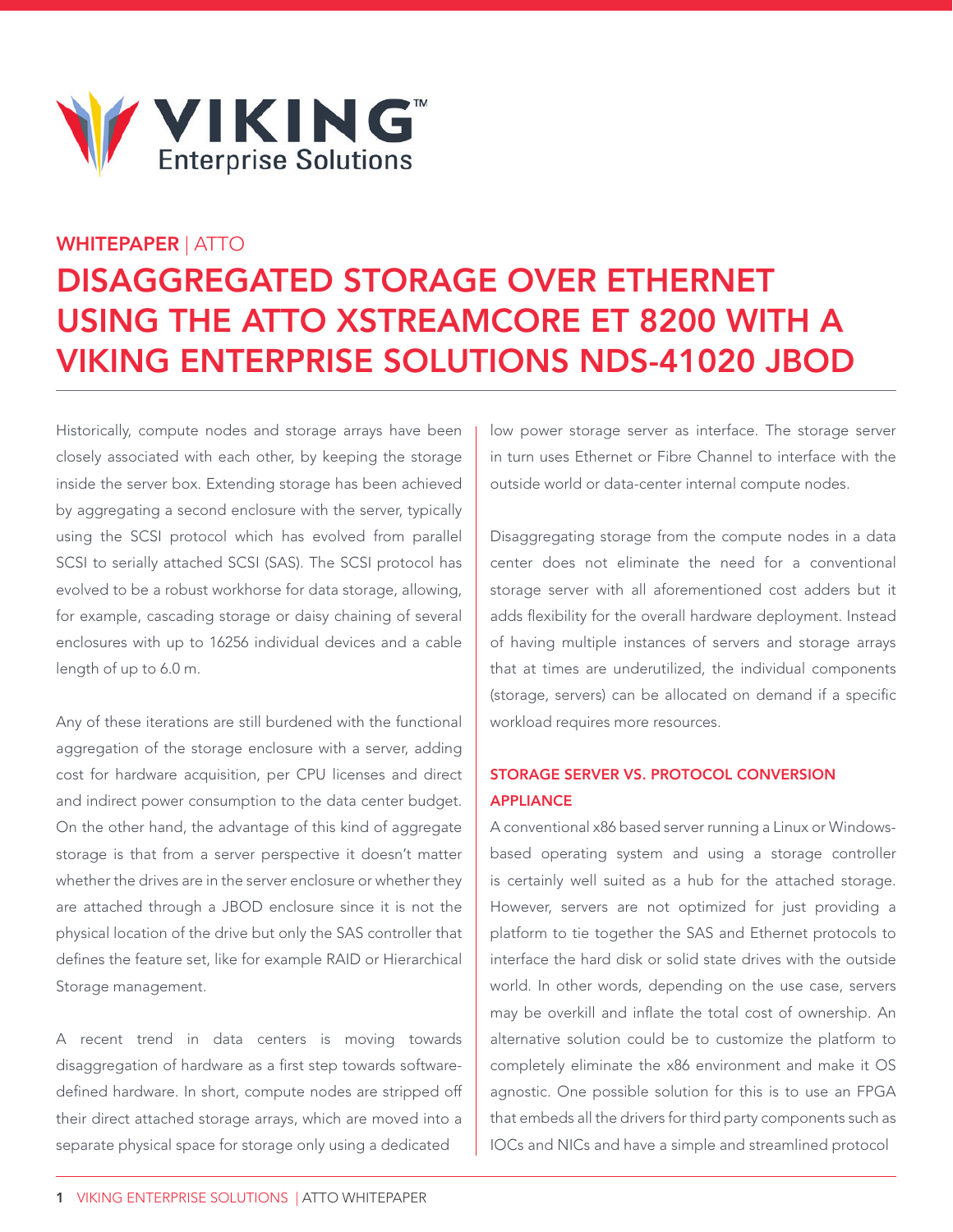conversion appliance. Custom features to add intelligence to the JBOD can be used to make the appliance suitable for advanced features such as hierarchical storage management.

In this context, it may be worth mentioning that it is not always necessary to support all SAS features in a single appliance. For example, the SAS specifications support up to 16256 target devices but for the purpose of an appliance, supporting the full number of drives according to the specifications does not add a tangible value.

ATTO Technology Inc.'s XstreamCORE® ET 8200 fits into this niche. In contrast to a standard storage server, the XstreamCORE ET 8200 is a protocol conversion appliance to bridge Ethernet to SAS at direct-attached speed while being compatible with any SAS-based storage regardless of whether the underlying hardware is using hard disk, solid state drives or tape in a JBOD, JBOF, RAID or Tape format. An added value feature is the Extended Copy (XCopy) data mover that allows it to internally copy data from one target device to another without involving the host. This feature can be used to enable hierarchical storage management (HSM) by shadowing data to an SSD within the JBOD and then deleting the SSD entry if the data are not requested within a specified period and cool off below a predefined threshold temperature.

#### Hierarchical Storage Management

At the core of the XstreamCORE HSM capability is the Data Mover which acts without burdening the host interface with data traffic. Data are transferred from one drive to another using the Extended Copy SCSI command which is executed by the XstreamCORE. The host initiates the XCOPY transfer between drives by issuing the Extended Copy command which identifies the source and destination of the data within the array. The XstreamCORE processes the Extended Copy command, moves the data and reports back with the status. No additional host data traffic is required in this case, even though the host server still manages the file system.



Figure 1: Local XCOPY of data between devices without server data traffic

The distribution, that is, the drive slot assignment of cache SSDs within the JBOD requires a modicum of consideration. Large JBODs often use a cascading expander architecture with the primary expander bridging the connections to the outside world with those to the secondary expanders. For optimal performance, the cache SSDs must be distributed across the secondary expanders in a ratio reflecting the number of SAS lanes between the primary and secondary expanders. Further, the cache SSDs must shadow copy the data to HDDs mapped to the secondary expanders in a mutually exclusive pattern. In other words, the shadow copy must not be assigned to an SSD mapped to the same secondary expander as the HDDs that are shadowed.

The total number of SSDs used for HSM caching depends on several factors:

- System-wide throughput bottlenecks
	- o SAS connectivity
	- o Ethernet connectivity
- Total capacity vs. cache capacity
- Cooling off of data vs. time

The XstreamCORE ET 8200 features two 40GbE Host Ports which add up to approximately 10 GB/s combined host bandwidth (line speed) or 6-8 GB/s usable payload bandwidth and 4 x 4 12Gb SAS 3.0 ports supporting an aggregate bandwidth of close to 19.6 GB/sec. Based on these data we estimate that 10 SAS SSDs with a throughput of approximately 1GB/s each may saturate the Ethernet pipeline of a single XstreamCORE ET 8200.

An important factor for HSM is the locality and temperature of data which will depend on the type of data. For example, web traffic may concentrate on 5% of available content, in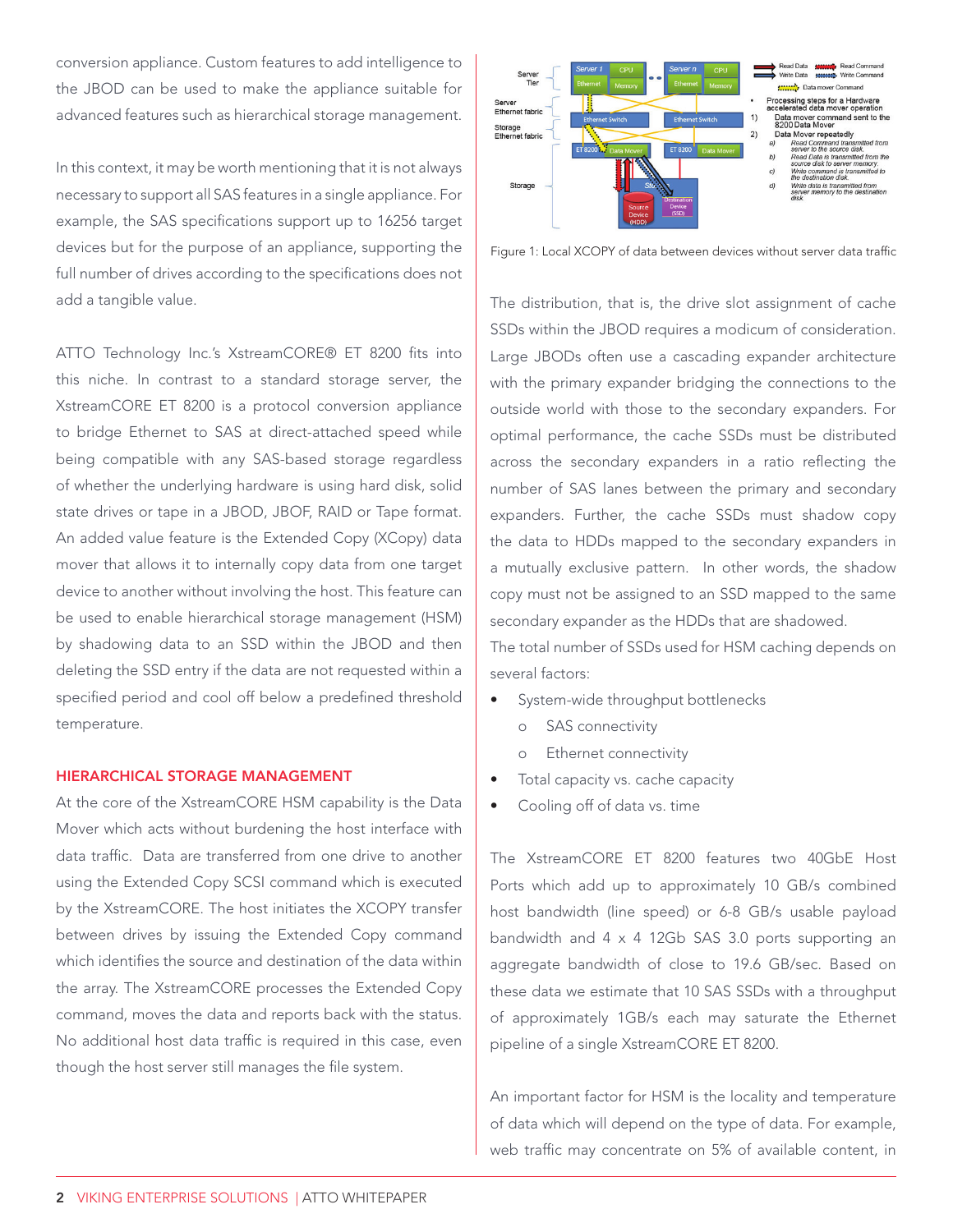the case of IOT data, the estimated "signal to noise" ratio, that is, the relevant portion of data within repetitive sensor data is estimated to be less than 1%. This aligns well with a total number of 5-10% of cache devices within a hybrid HDD/SSD storage array to achieve a cache size of around 1% of the total array capacity. One example is the Viking Enterprise Solutions NDS-41020 SAS 12G JBOD. The NDS-41020 supports up to 102 3.5" HDDs in a 1m 19" rack. HDD capacity currently may be up to 14 TB/drive, resulting in a total storage capacity of over 1.4 PetaBytes if large capacity HDDs are used exclusively. Even if several drive slots are repurposed for SSD-based caching, it will still leave upwards of one PetaByte of raw capacity.

Of particular relevance for caching or tiering performance is the distribution of fast drives across the slot topology in order to avoid blocking of traffic. The architecture of the NDS-41020 uses three secondary expanders feeding into a single primary expander as the interface to the outside world. Consequently, the fast drives should be evenly distributed across the three secondary expanders, which lends itself to multiples of 3 SAS SSDs for optimal utilization of the internal SAS bandwidth. Depending on the usage model, therefore, we propose that the optimal number of SAS SSDs used for HSM in an NDS-41020 should be 6 or 9 at a capacity of 1.6 – 3.2 TB. Assuming 9 SSDs and 93 HDDs at a storage capacity of 14TB for each HDD and 1.6 TB for each SSD, this provides 1.3 PetaBytes of HDD storage cacheable in 14.4 TeraBytes of SSD media. Reducing the number of SSDs to 6 changes the ratio to 13.2 PB and 9.6 TB for HDDs and SSDs, respectively.

In the case of warm storage, a single hybrid storage array can be put as a head node in front of several additional HDD storage arrays as shown in Figure 2 below:



Figure 2: Hybrid Storage Array in front of daisy-chained HDD JBODs

Note that the movement of data (dotted lines) still needs to go through the SAS cabling from the JBOD arrays to the ET 8200 and then back to the SSDs in the hybrid appliance.

A different topology is shown in Figure 3 where multiple hybrid storage arrays are shown in a fan-out topology. It is understood that the daisy-chaining as shown in Figure 2 can be combined with the fan-out topology of Figure 3.



Figure 3: Hybrid Storage Arrays in a fan-out configuration

The two examples shown above are just two possible configurations out of a plethora of flexible options, which could also include dedicating a single NDS-41020 as an all flash appliance (JBOF) as a tier 0 array and using the XCopy command to move frequently requested data to the SSDs for accelerated access. This particular usage model may be especially suited for streaming media in front of a large audio-visual library.

#### XstreamCORE ET 8200 Hardware

The ATTO XstreamCORE ET 8200 storage controller is a high performance appliance designed to bridge 40Gb Ethernet to 12Gb SAS with consistent <2 microseconds of added latency when using iSER. Ethernet protocols supported are iSER (iSCSI Extensions for RDMA which uses RoCE v2, RDMA over Converged Ethernet) and iSCSI over TCP/IP. The XstreamCORE ET 8200 allows concurrent iSER and iSCSI connections to up to 64 hosts from up to 240 SAS/SATA flash SSD or hard disk drives.

Built upon the ATTO intelligent Bridging Architecture™ design philosophy that efficiently converts from SAS, or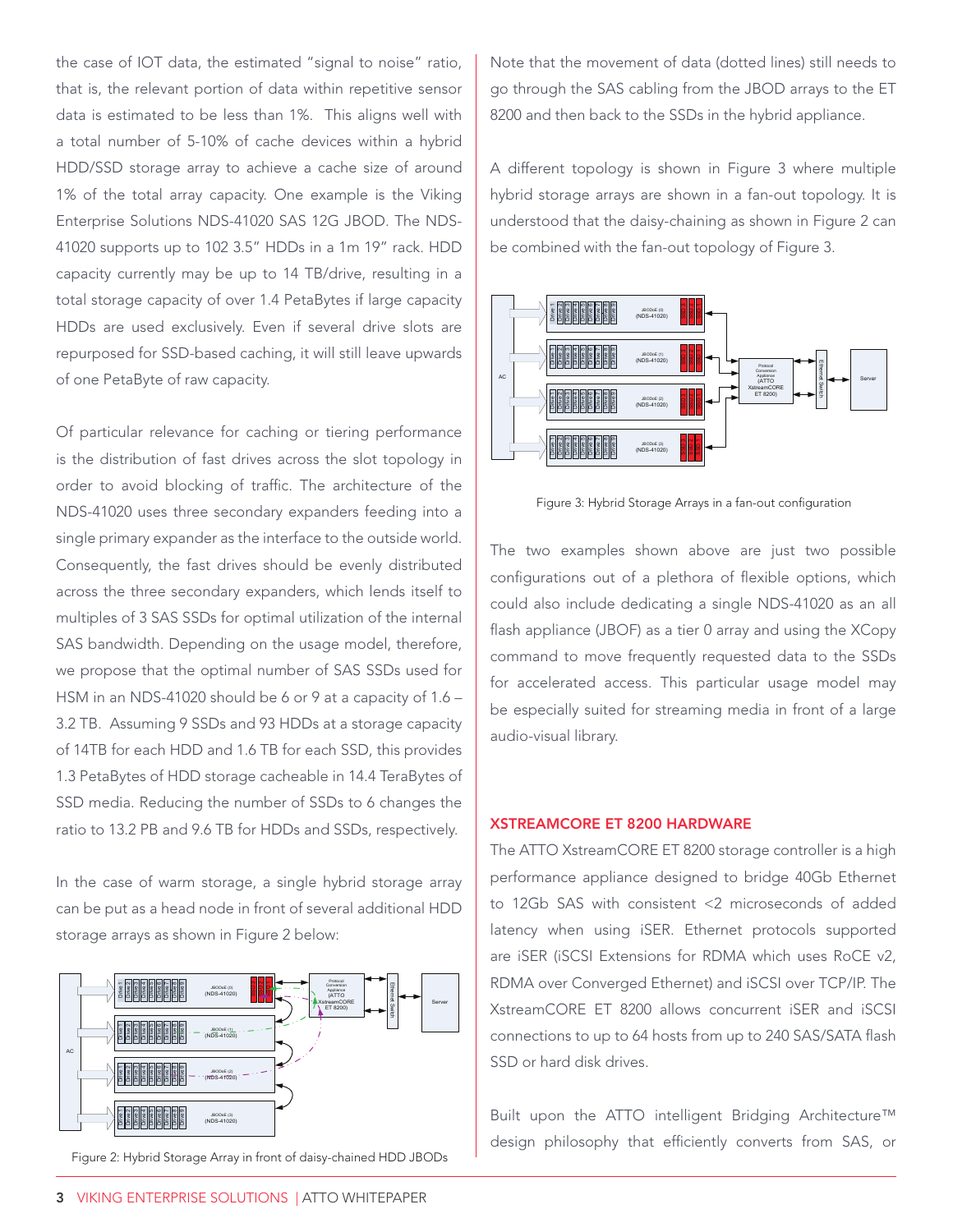SATA to other protocols. Designed with powerful hardware and advanced acceleration algorithms for negligible added latency, primary features that propel the 8200, performance wise, are hardware acceleration (xCORE™) and offload (eCORE™) processors.

The xCORE processor features multiple, parallel ATTO accelerator engines to efficiently route commands and data through the controller to provide unparalleled bridging performance. xCORE also features end to end I/O processing, hardware buffer allocation management and real-time performance and latency analytic capabilities.

The eCORE offload processor adds common, open storage services, handles reservations, storage routing and host and LUN mapping functions. eCORE also manages traffic for data mover offload functions with added error handling and diagnostic tools. eCORE handles various run time conditions, board health monitoring and various peripherals such as Ethernet and serial management ports.

XstreamCORE is available in a 1U 19" rackmount enclosure; complete with dual power supplies and cooling. The storage controller is designed to provide market leading performance while integrating Ethernet and Fibre Channel capabilities into midrange and enterprise-level SAS/SATA JBOD/JBOF/ RAID and tape and optical storage systems.

#### Disaggregated RAID:

Overcoming the limitations of physical locality by moving from SAS to Ethernet allows for much greater levels of protection of data than any deployment of drives within the same physical location. For example, RAID arrays can now be created using drives in different enclosures that may or may not be located within the same data center. In more detail, as long as every drive can be exposed as an iSCSI target, it can be picked by any server and assigned to a RAID array. In other words, every enclosure can be part of as many RAID arrays as it contains iSCSI targets. Figure 4 below shows an example of such a configuration for additional protection. Eight JBODs have two redundant IO Modules and each IOM is connected to an accelerated protocol conversion appliance (XstreamCORE ET 8200). The XstreamCORE ET

8200 are connected to an Ethernet switch fabric (for simplicity purposes, only a single switch is shown), which provides the interface to a number of servers (Server A-C).

# *Base Configuration (Cold Storage)*

In the base configuration, the SAS ports of two XstreamCORE ET 8200 storage controller appliances are split with 8 SAS ports each between two JBOD enclosures in a cross-bar configuration to allow establish a fully redundant data path. Additional JBOD enclosure can be daisy-chained to the remaining 8 SAS ports of the first JBOD.



Figure 4: Disaggregated RAID over Ethernet (Base Configuration)

Each IOM uses 8 SAS lanes to connect to the XstreamCORE ET 8200 and an additional 8 lanes to connect to a second daisy-chained JBOD (Cold Storage). Up to 10 JBODs with 102 drives each can be supported by each XstreamCORE ET 8200 in a 42U rack

#### *High Performance Configuration*

In a high-performance configuration, each JBOD is connected to two XstreamCORE ET 8200. The SAS ports of both XstreamCORE ET 8200 storage controller appliances can be connected to one IOM each or split between the two IOMs. The second option may provide slightly better performance by alleviating the potential bottleneck between the primary and the secondary SAS expanders. Depending on the throughput required, some SAS lanes may be allocated for daisy-chaining of additional enclosures.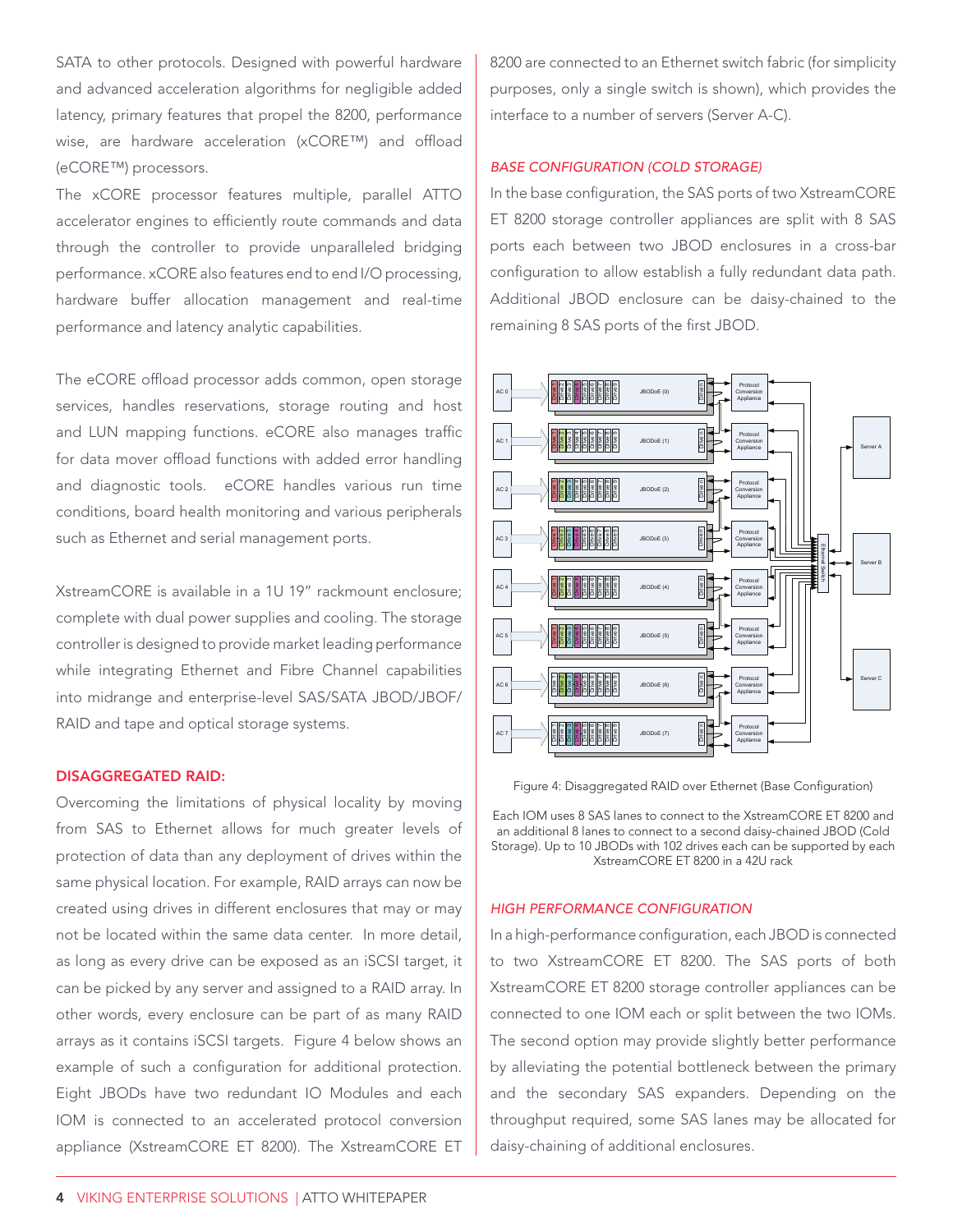

Figure 5: Disaggregated RAID over Ethernet (High Performance Configuration) Full BW is achieved by attaching one XstreamCORE ET 8200 to each IOM for a total of 32 SAS lanes and 4 x 40GbE Ethernet connectivity to the Ethernet switch fabric

#### *Power Failure Resilience*

Each JBOD is hooked up to its own AC power node and the drives are configured to be individual iSCSI targets. The majority of drives is allocated to a number of RAID groups which are distributed across the enclosures so that no enclosure has more than one drive of any RAID group. Different RAID groups are not confined to the same enclosures but can span over different groups of enclosures to provide additional resilience against for example AC power loss at any given enclosure.

#### *Overprovisioning*

Each JBOD has a small number of spare drives that can be allocated on the fly as a replacement for any failing drive without physically servicing the enclosure. Service can be scheduled if a drive is failing but there is no immediate requirement for service. Any replacement drive is added to the overprovisioning pool and can be cycled into any RAID group as replacement drive if needed.

#### *Enclosure Requirements:*

An absolute condition sine qua non for this type of enclosure

is high availability of all critical components in the data path. That is, all drives have to be accessible through two different paths, which requires two physically different IO modules (IOMs), redundant power supply units – attached to separate AC sources as well as redundant 5V regulator units.

#### *Access Path Requirements:*

In addition, the access path needs to be fully redundant, that is, two independent accelerated protocol translation appliances are required that are connected to one of the IOMs each. For full redundancy also the upstream path needs to have full redundancy, including duplicated Ethernet switches with separate connections to the data center backbone.

*On-the-fly Addition of Spares in a RAID Array after Drive Failure:*  In a distributed RAID array, that is the array is spanned across multiple physical enclosures, two different failure scenarios are possible:

- Power failure to the enclosure
- Failure of a single drive within an enclosure

In the first scenario, the entire enclosure goes off line while the array still continues to operate but eventually it comes back on-line. If the operating system kernel (MDRAID) does not understand this type of error condition, then the existing data on the drive are essentially useless and the entire drive needs to be rebuilt. In contrast, if for example the ZFS file system is used, it can start a resilvering operation to restore only the blocks that were written after operation went down.

In the second scenario, one of the drives needs to be replaced and the array needs to be rebuilt. Since each drive in the enclosure is an iSCSI target, any overprovisioned or spare drive in the enclosure can be immediately substituted for the failed drive and the rebuilding of the array can be initiated. Depending on the specific environments and needs, different strategies may be employed:

• Create an immediate back-up of the remaining drives and use one of the copies to rebuild the array while keeping the rest of the array on-line. Optionally, all drives can be marked as Read-Only until the rebuilding of the array is complete after which the drives are erased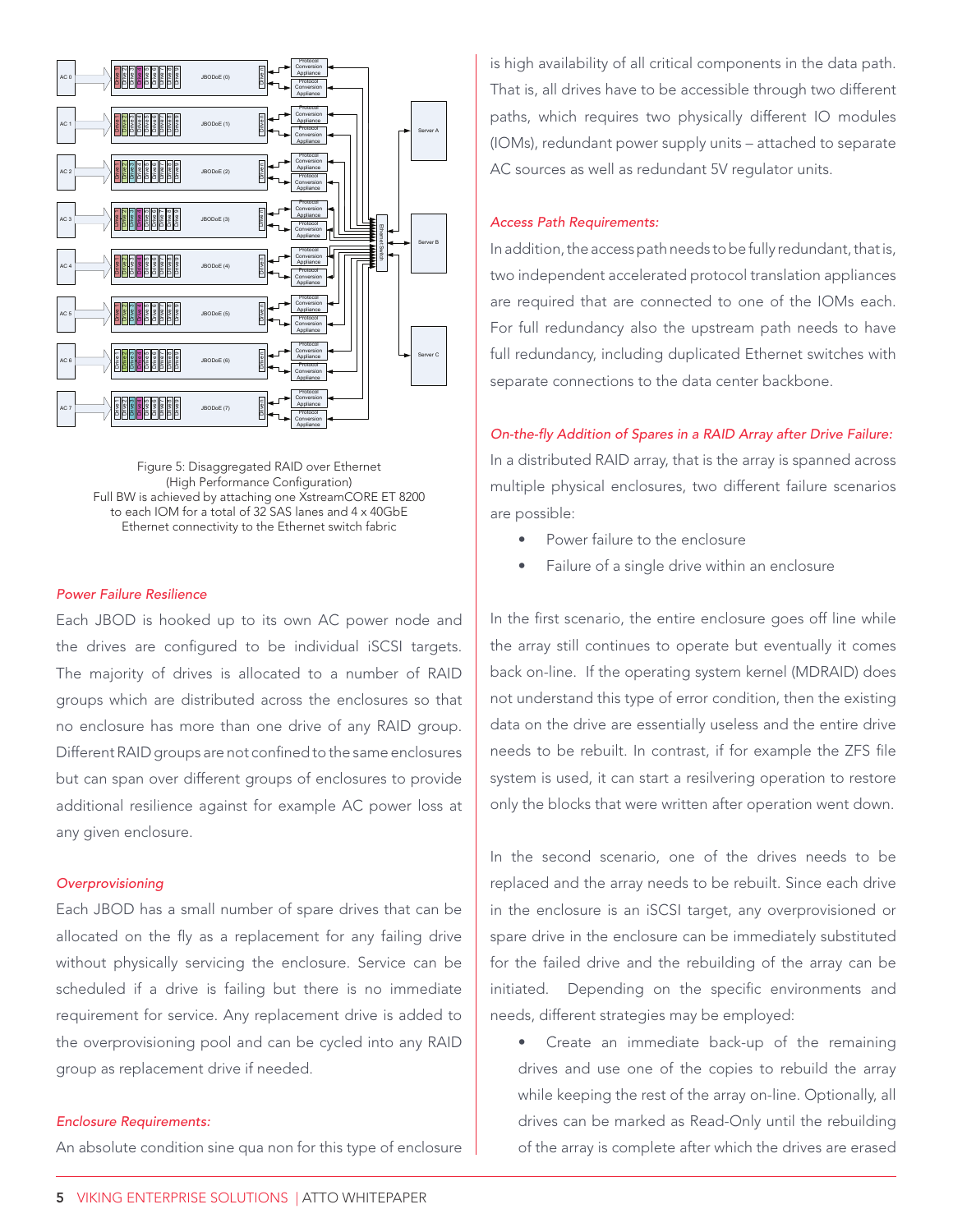and recycled into the overprovisioning/spare pool.

Since the array is "software-defined over Ethernet" it may be disassociated from the original storage server and a dedicated "rebuild server" can be associated ondemand with the copy used for rebuilding of the array.

• If the failing drive is partially recoverable, copy the recoverable data to a spare drive (Drive s+1) in Figure 2 and use a ZFS resilvering operation to determine what part of the data need to be rebuilt using the drives in JBODs 1-n



Figure 6: Rebuilding a failed drive after partial recovery using ZFS resilvering

### *Dedicated On-demand Rebuild Servers*

After failing of a single drive, for additional protection, the contents of the remaining drives in the RAID group may be backed up to a spare drive within the same enclosure and either copy may be used to rebuild the array while the second copy is used to resume normal operation. Because the array is software defined to a server, a second software defined server may be tasked with rebuilding the array while the original server maintains provides access to the data stored in the RAID group. This scenario may cause data coherence problems, that may be resolved for example with a ZFS resilvering operation. Alternatively, the RAID group used for data access may be

flagged as Read-Only until the second copy of the array has been completely rebuilt, after which the drives may be erased and recycled into the overprovisioning pool.



Figure 7: Back-up and restore using a software-defined "Rebuild Server"

# CONCLUSION:

Accelerated protocol conversion appliances connected to large and space-efficient JBOD enclosures such as the Viking Enterprise Solutions NDS-41020 with 102 large form factor drives in a standard 1m rack 4U enclosure may emerge as an interesting tool for software-defined storage over fabric. Certain limitations such as added latency may slightly attenuate performance but features like XCopy / Datamover / Redfish management support and planned integration of Swordfish extensions add some very interesting perspectives to HSM. Specifically the host-independent copying of data from the main array to a lower tier as a local cache for hot data can significantly speed up access to frequently used data and at the same time allow for power saving by spinning down drives that are not accessed over a certain period of time. Additional advantages could be the increased